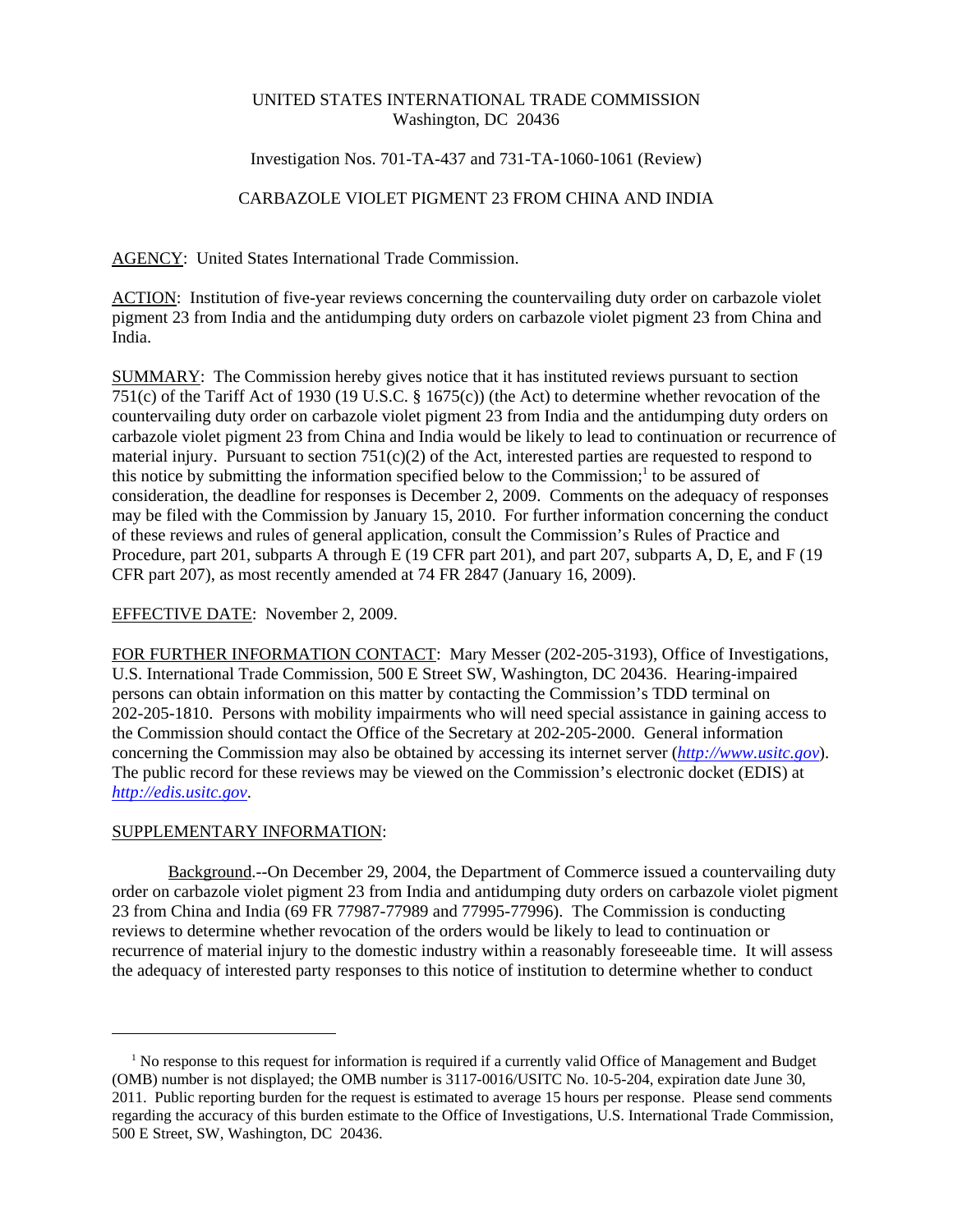full reviews or an expedited reviews. The Commission's determinations in any expedited reviews will be based on the facts available, which may include information provided in response to this notice.

Definitions.--The following definitions apply to these reviews:

- (1) *Subject Merchandise* is the class or kind of merchandise that is within the scope of the five-year reviews, as defined by the Department of Commerce.
- (2) The *Subject Countries* in these reviews are China and India.
- (3) The *Domestic Like Product* is the domestically produced product or products which are like, or in the absence of like, most similar in characteristics and uses with, the *Subject Merchandise*. In its original determinations, the Commission found a single *Domestic Like Product* comprised of both crude violet pigment 23 and finished carbazole violet pigment 23 (in the form of presscake and dry color) that corresponds to Commerce's scope.
- (4) The *Domestic Industry* is the U.S. producers as a whole of the *Domestic Like Product*, or those producers whose collective output of the *Domestic Like Product* constitutes a major proportion of the total domestic production of the product. In its original determinations, the Commission defined the *Domestic Industry* to include all producers of crude and/or finished carbazole violet pigment 23.
- (5) The *Order Date* is the date that the countervailing and antidumping duty orders under review became effective. In these reviews, the *Order Date* is December 29, 2004.
- (6) An *Importer* is any person or firm engaged, either directly or through a parent company or subsidiary, in importing the *Subject Merchandise* into the United States from a foreign manufacturer or through its selling agent.

Participation in the reviews and public service list.--Persons, including industrial users of the *Subject Merchandise* and, if the merchandise is sold at the retail level, representative consumer organizations, wishing to participate in the reviews as parties must file an entry of appearance with the Secretary to the Commission, as provided in section 201.11(b)(4) of the Commission's rules, no later than 21 days after publication of this notice in the *Federal Register*. The Secretary will maintain a public service list containing the names and addresses of all persons, or their representatives, who are parties to the reviews.

Former Commission employees who are seeking to appear in Commission five-year reviews are advised that they may appear in a review even if they participated personally and substantially in the corresponding underlying original investigation. The Commission's designated agency ethics official has advised that a five-year review is not considered the "same particular matter" as the corresponding underlying original investigation for purposes of 18 U.S.C. § 207, the post employment statute for Federal employees, and Commission rule 201.15(b)(19 CFR § 201.15(b)), 73 FR 24609 (May 5, 2008). This advice was developed in consultation with the Office of Government Ethics. Consequently, former employees are not required to seek Commission approval to appear in a review under Commission rule 19 CFR § 201.15, even if the corresponding underlying original investigation was pending when they were Commission employees. For further ethics advice on this matter, contact Carol McCue Verratti, Deputy Agency Ethics Official, at 202-205-3088.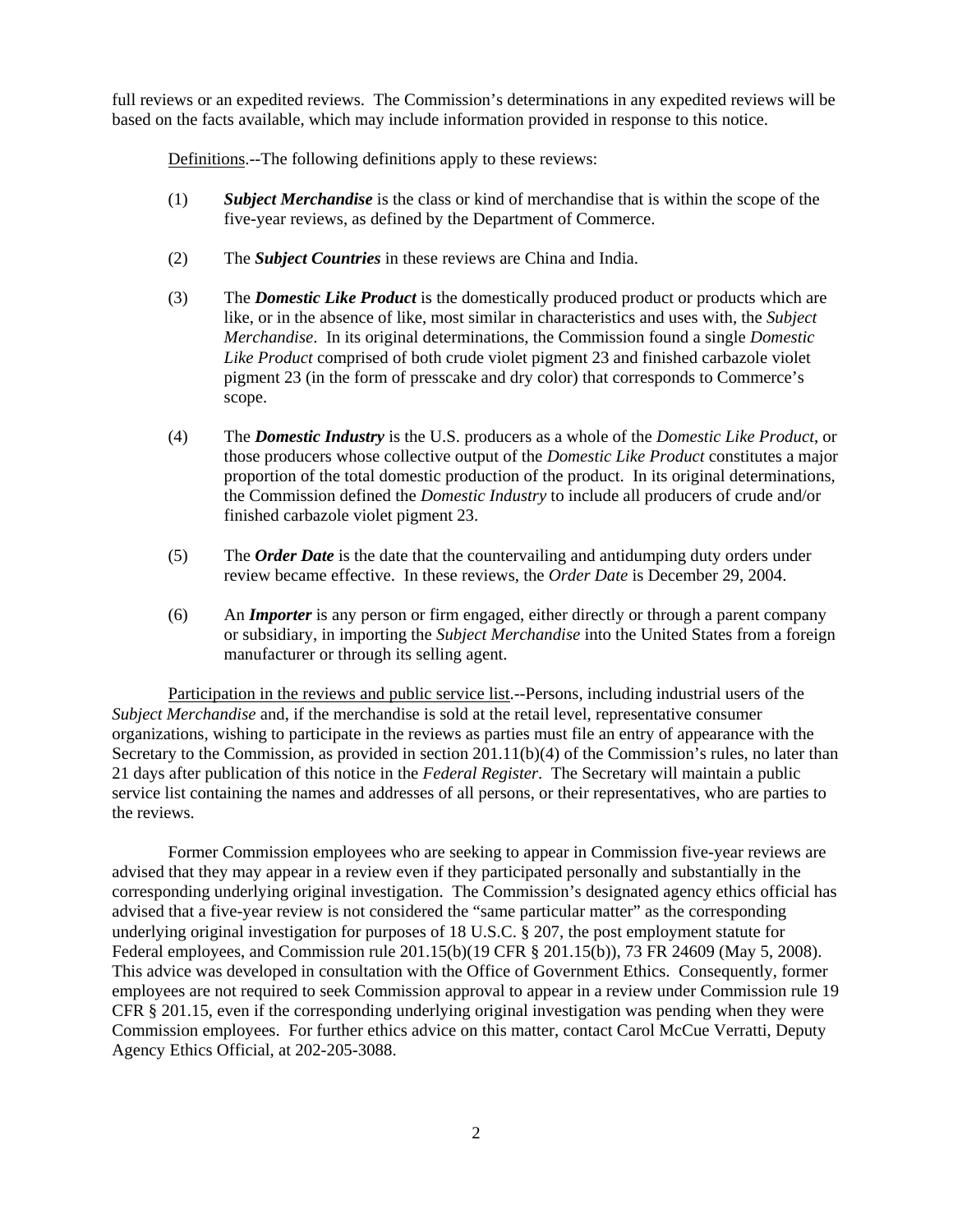Limited disclosure of business proprietary information (BPI) under an administrative protective order (APO) and APO service list.--Pursuant to section 207.7(a) of the Commission's rules, the Secretary will make BPI submitted in these reviews available to authorized applicants under the APO issued in the reviews, provided that the application is made no later than 21 days after publication of this notice in the *Federal Register*. Authorized applicants must represent interested parties, as defined in 19 U.S.C. § 1677(9), who are parties to the reviews. A separate service list will be maintained by the Secretary for those parties authorized to receive BPI under the APO.

Certification.--Pursuant to section 207.3 of the Commission's rules, any person submitting information to the Commission in connection with these reviews must certify that the information is accurate and complete to the best of the submitter's knowledge. In making the certification, the submitter will be deemed to consent, unless otherwise specified, for the Commission, its employees, and contract personnel to use the information provided in any other reviews or investigations of the same or comparable products which the Commission conducts under Title VII of the Act, or in internal audits and investigations relating to the programs and operations of the Commission pursuant to 5 U.S.C. Appendix 3.

Written submissions.--Pursuant to section 207.61 of the Commission's rules, each interested party response to this notice must provide the information specified below. The deadline for filing such responses is December 2, 2009. Pursuant to section 207.62(b) of the Commission's rules, eligible parties (as specified in Commission rule  $207.62(b)(1)$ ) may also file comments concerning the adequacy of responses to the notice of institution and whether the Commission should conduct expedited or full reviews. The deadline for filing such comments is January 15, 2010. All written submissions must conform with the provisions of sections 201.8 and 207.3 of the Commission's rules and any submissions that contain BPI must also conform with the requirements of sections 201.6 and 207.7 of the Commission's rules. The Commission's rules do not authorize filing of submissions with the Secretary by facsimile or electronic means, except to the extent permitted by section 201.8 of the Commission's rules, as amended, 67 FR 68036 (November 8, 2002). Also, in accordance with sections 201.16(c) and 207.3 of the Commission's rules, each document filed by a party to the reviews must be served on all other parties to the reviews (as identified by either the public or APO service list as appropriate), and a certificate of service must accompany the document (if you are not a party to the reviews you do not need to serve your response).

Inability to provide requested information.--Pursuant to section 207.61(c) of the Commission's rules, any interested party that cannot furnish the information requested by this notice in the requested form and manner shall notify the Commission at the earliest possible time, provide a full explanation of why it cannot provide the requested information, and indicate alternative forms in which it can provide equivalent information. If an interested party does not provide this notification (or the Commission finds the explanation provided in the notification inadequate) and fails to provide a complete response to this notice, the Commission may take an adverse inference against the party pursuant to section 776(b) of the Act in making its determinations in the reviews.

INFORMATION TO BE PROVIDED IN RESPONSE TO THIS NOTICE OF INSTITUTION: If you are a domestic producer, union/worker group, or trade/business association; import/export *Subject Merchandise* from more than one *Subject Country*; or produce *Subject Merchandise* in more than one *Subject Country*, you may file a single response. If you do so, please ensure that your response to each question includes the information requested for each pertinent *Subject Country.* As used below, the term "firm" includes any related firms.

(1) The name and address of your firm or entity (including World Wide Web address) and name, telephone number, fax number, and E-mail address of the certifying official.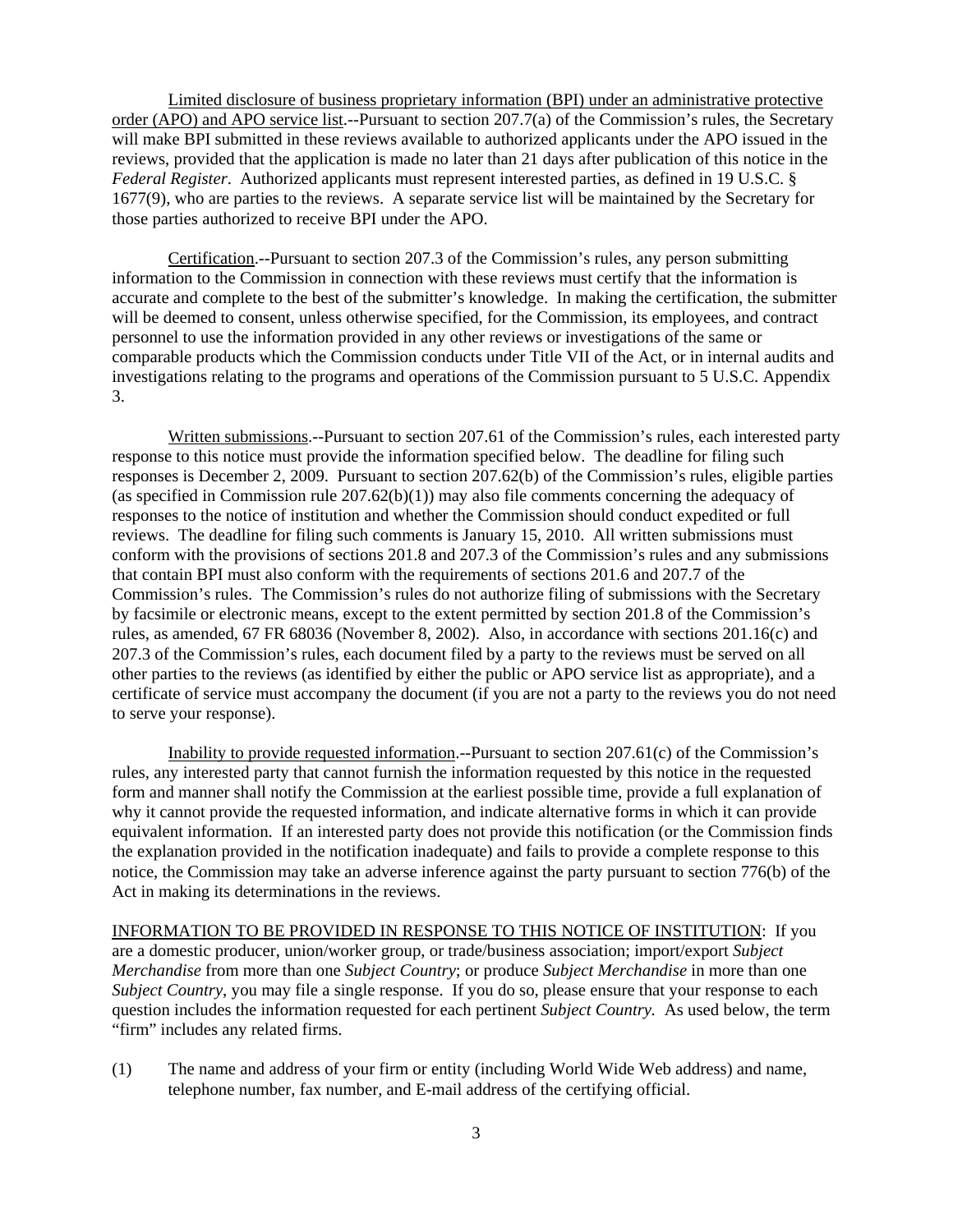- (2) A statement indicating whether your firm/entity is a U.S. producer of the *Domestic Like Product*, a U.S. union or worker group, a U.S. importer of the *Subject Merchandise*, a foreign producer or exporter of the *Subject Merchandise*, a U.S. or foreign trade or business association, or another interested party (including an explanation). If you are a union/worker group or trade/business association, identify the firms in which your workers are employed or which are members of your association.
- (3) A statement indicating whether your firm/entity is willing to participate in these reviews by providing information requested by the Commission.
- (4) A statement of the likely effects of the revocation of the countervailing and antidumping duty orders on the *Domestic Industry* in general and/or your firm/entity specifically. In your response, please discuss the various factors specified in section 752(a) of the Act (19 U.S.C. § 1675a(a)) including the likely volume of subject imports, likely price effects of subject imports, and likely impact of imports of *Subject Merchandise* on the *Domestic Industry*.
- (5) A list of all known and currently operating U.S. producers of the *Domestic Like Product*. Identify any known related parties and the nature of the relationship as defined in section 771(4)(B) of the Act (19 U.S.C. § 1677(4)(B)).
- (6) A list of all known and currently operating U.S. importers of the *Subject Merchandise* and producers of the *Subject Merchandise* in each *Subject Country* that currently export or have exported *Subject Merchandise* to the United States or other countries since the *Order Date*.
- (7) A list of 3-5 leading purchasers in the U.S. market for the *Domestic Like Product* and the *Subject Merchandise* (including street address, World Wide Web address, and the name, telephone number, fax number, and E-mail address of a responsible official at each firm).
- (8) A list of known sources of information on national or regional prices for the *Domestic Like Product* or the *Subject Merchandise* in the U.S. or other markets.
- (9) If you are a U.S. producer of the *Domestic Like Product*, provide the following information on your firm's operations on that product during calendar year 2008, except as noted (report quantity data in pounds of 100-percent pure pigment and value data in U.S. dollars, f.o.b. plant). If you are a union/worker group or trade/business association, provide the information, on an aggregate basis, for the firms in which your workers are employed/which are members of your association. *As appropriate, for each of the following, please report separate data for crude violet 23 pigment, presscake, and dry color, to avoid double-counting.*
	- (a) Production (quantity) and, if known, an estimate of the percentage of total U.S. production of the *Domestic Like Product* accounted for by your firm's(s') production;
	- (b) Capacity (quantity) of your firm to produce the *Domestic Like Product* (i.e., the level of production that your establishment(s) could reasonably have expected to attain during the year, assuming normal operating conditions (using equipment and machinery in place and ready to operate), normal operating levels (hours per week/weeks per year), time for downtime, maintenance, repair, and cleanup, and a typical or representative product mix);
	- (c) the quantity and value of U.S. commercial shipments of the *Domestic Like Product* produced in your U.S. plant(s);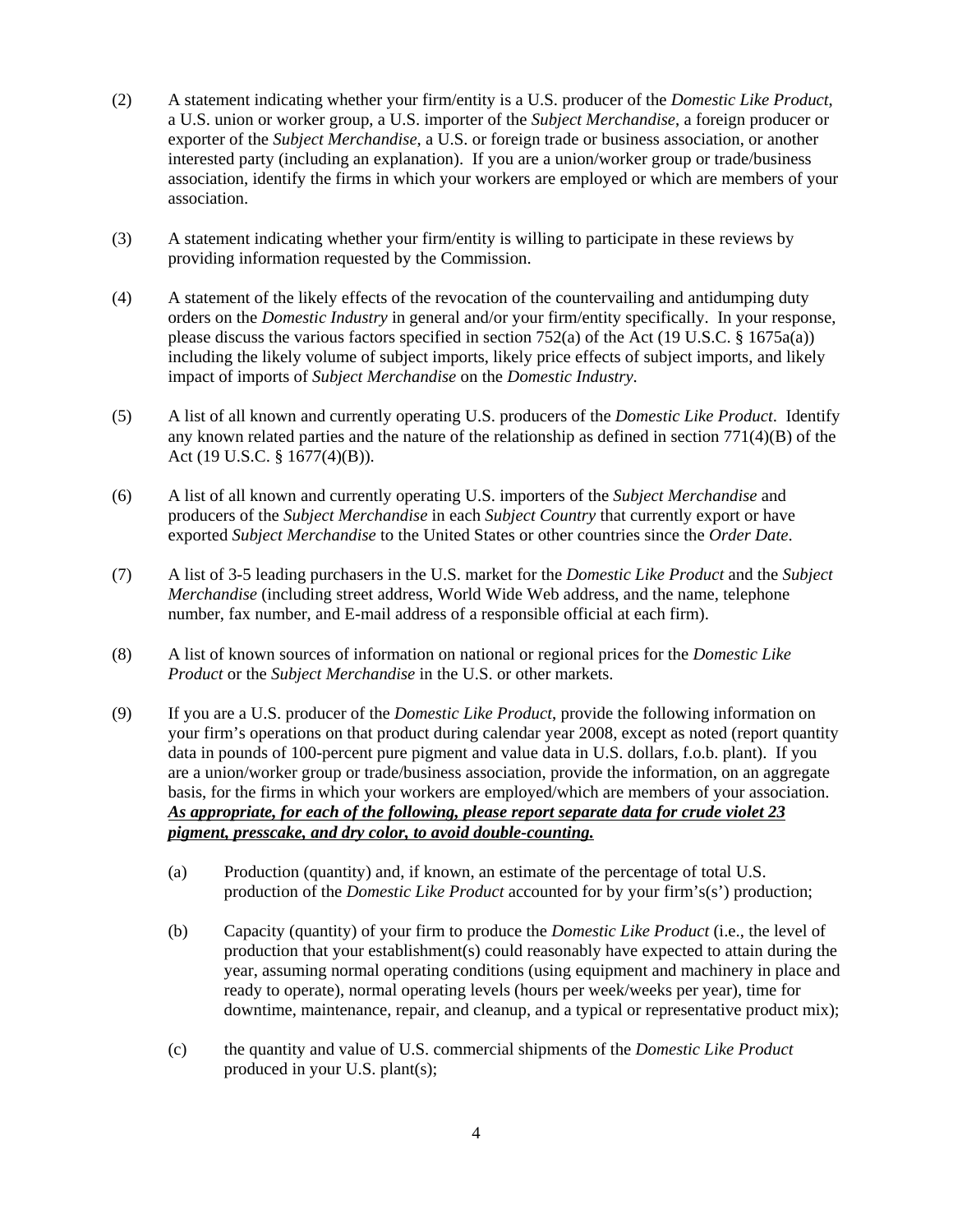- (d) the quantity and value of U.S. internal consumption/company transfers of the *Domestic Like Product* produced in your U.S. plant(s); and
- (e) the value of (i) net sales, (ii) cost of goods sold (COGS), (iii) gross profit, (iv) selling, general and administrative (SG&A) expenses, and (v) operating income of the *Domestic Like Product* produced in your U.S. plant(s) (include both U.S. and export commercial sales, internal consumption, and company transfers) for your most recently completed fiscal year (identify the date on which your fiscal year ends).
- (10) If you are a U.S. importer or a trade/business association of U.S. importers of the *Subject Merchandise* from the *Subject Country(ies)*, provide the following information on your firm's(s') operations on that product during calendar year 2008 (report quantity data in pounds of 100-percent pure pigment and value data in U.S. dollars). If you are a trade/business association, provide the information, on an aggregate basis, for the firms which are members of your association. *As appropriate, for each of the following, please report separate data for crude violet 23 pigment, presscake, and dry color, to avoid double-counting.*
	- (a) The quantity and value (landed, duty-paid but not including antidumping or countervailing duties) of U.S. imports and, if known, an estimate of the percentage of total U.S. imports of *Subject Merchandise* from each *Subject Country* accounted for by your firm's(s') imports;
	- (b) the quantity and value (f.o.b. U.S. port, including antidumping and/or countervailing duties) of U.S. commercial shipments of *Subject Merchandise* imported from each *Subject Country*; and
	- (c) the quantity and value (f.o.b. U.S. port, including antidumping and/or countervailing duties) of U.S. internal consumption/company transfers of *Subject Merchandise* imported from each *Subject Country*.
- (11) If you are a producer, an exporter, or a trade/business association of producers or exporters of the *Subject Merchandise* in the *Subject Country(ies)*, provide the following information on your firm's(s') operations on that product during calendar year 2008 (report quantity data in pounds of 100-percent pure pigment and value data in U.S. dollars, landed and duty-paid at the U.S. port but not including antidumping or countervailing duties). If you are a trade/business association, provide the information, on an aggregate basis, for the firms which are members of your association. *As appropriate, for each of the following, please report separate data for crude violet 23 pigment, presscake, and dry color, to avoid double-counting.*
	- (a) Production (quantity) and, if known, an estimate of the percentage of total production of *Subject Merchandise* in each *Subject Country* accounted for by your firm's(s') production;
	- (b) Capacity (quantity) of your firm to produce the *Subject Merchandise* in each *Subject Country* (i.e., the level of production that your establishment(s) could reasonably have expected to attain during the year, assuming normal operating conditions (using equipment and machinery in place and ready to operate), normal operating levels (hours per week/weeks per year), time for downtime, maintenance, repair, and cleanup, and a typical or representative product mix); and